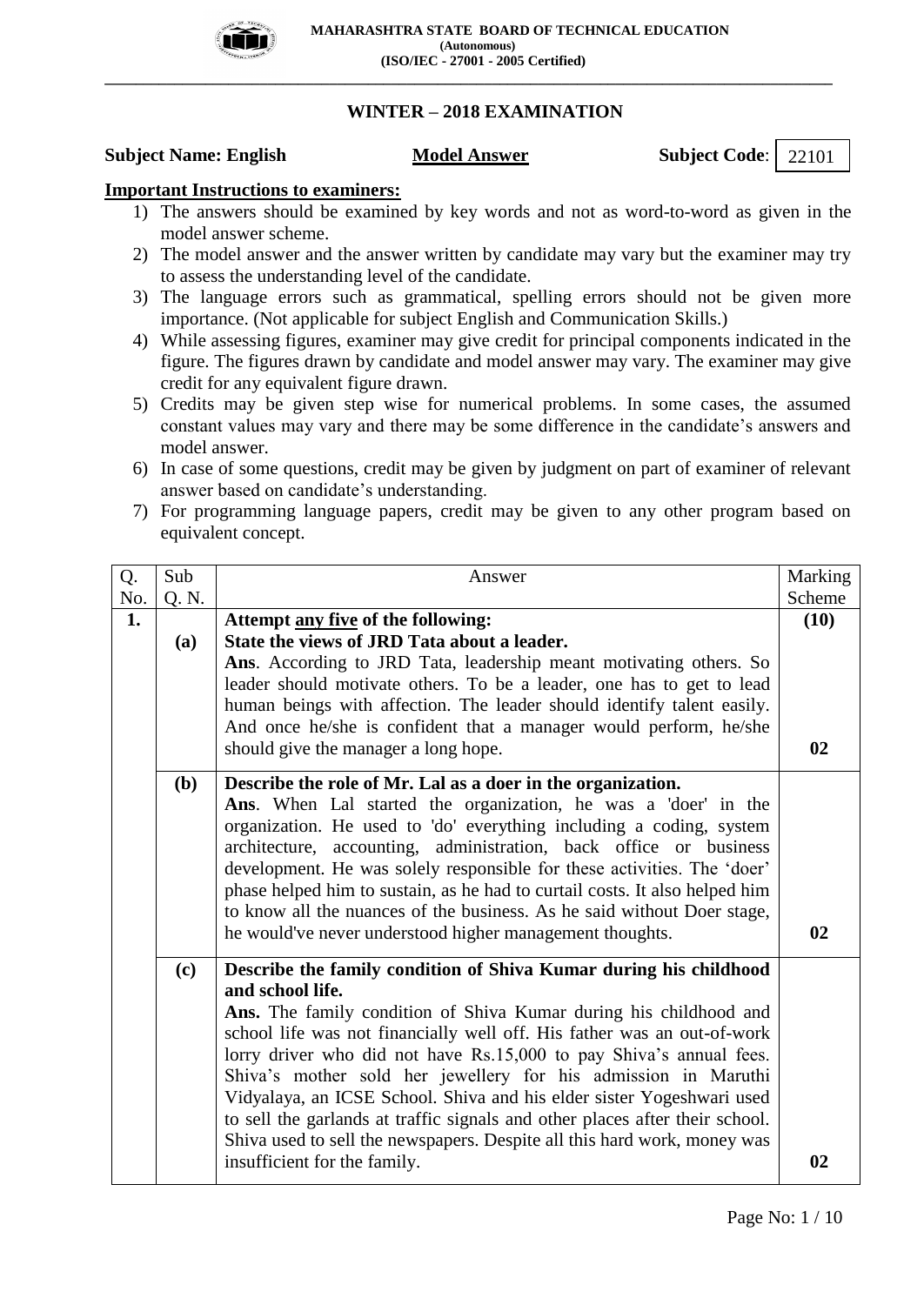

 **MAHARASHTRA STATE BOARD OF TECHNICAL EDUCATION (Autonomous) (ISO/IEC - 27001 - 2005 Certified)**

**\_\_\_\_\_\_\_\_\_\_\_\_\_\_\_\_\_\_\_\_\_\_\_\_\_\_\_\_\_\_\_\_\_\_\_\_\_\_\_\_\_\_\_\_\_\_\_\_\_\_\_\_\_\_\_\_\_\_\_\_\_\_\_\_\_\_\_\_\_\_\_\_\_\_\_\_\_\_\_\_\_\_\_\_\_\_\_\_\_\_\_\_\_\_**

 **WINTER – 2018 EXAMINATION Subject Name: English Model Answer Subject Code:** Q. No. Sub Q. N. Answer Marking Scheme **1. (d) Define the term: Electronic Waste. Ans.** Electronic waste or e-waste is the discarded electronic appliances like computers, mobile phones, television sets, refrigerators etc. **02 (e) Name the academy started by Arunima Sinha and its motto. Ans.** Arunima Sinha started Shahid Chandrashekhar Azad Viklang Khel Academy (Freedom Fighter Chandrashekhar Azad Sports Academy for Disabled Children). The motto of this institute is to provide the best sports facilities to handicapped children, especially the poor ones. **02 (f) Describe the preparation stage of Cristiano Ronaldo. Ans.** Cristiano Ronaldo used to practice daily from morning to night. Ronaldo had to go away from his family for better training. He was depressed and home sick. He used to call home and cry daily. He wanted to quit but his determination was stronger than his self-doubt. He focused all his energy in improving his game. Cristiano Ronaldo got selected for Portugal's most famous club "Sporting Lisbon". **02 (g) Explain the importance of wearing helmet while riding a twowheeler. Ans**. Wearing helmet is one of the safety measures one should follow while riding a bike or two-wheeler. Many road accidents cause serious injuries like head or brain damage or deaths. It is very necessary to wear helmet to prevent such physical harm as it gives protection. It reduces the chances of serious brain injury as it protects our head from hard surface during the accident. It also protects our eyes from dust or terrible light, forehead and face if one falls down. Thus, helmet is important to save our life as 'Prevention is better than cure'. **02 2. (a) Attempt any three of the following: Summarize the suggestions given by the author to make one's life remarkable. Ans:** To make one's life remarkable, the author suggests reading great books that make us believe we can be 'remarkable'. We should nurture the company of people whose presence, comments and life style makes us believe that we can be 'remarkable'. Also we need to meditate, exercise and eat nourishing food that provides us vital energy to live a remarkable life. Whatever happens, we must believe in ourselves. **(12) 04 b) Describe 'the memory of that dreadful night' in the mind of Anish's father. Ans:** When Anish's father came to know about Anish's accident, he quickly went to the accident spot. After the accident, Anish was lying unconscious on the road and the bike was on the other side of the 22101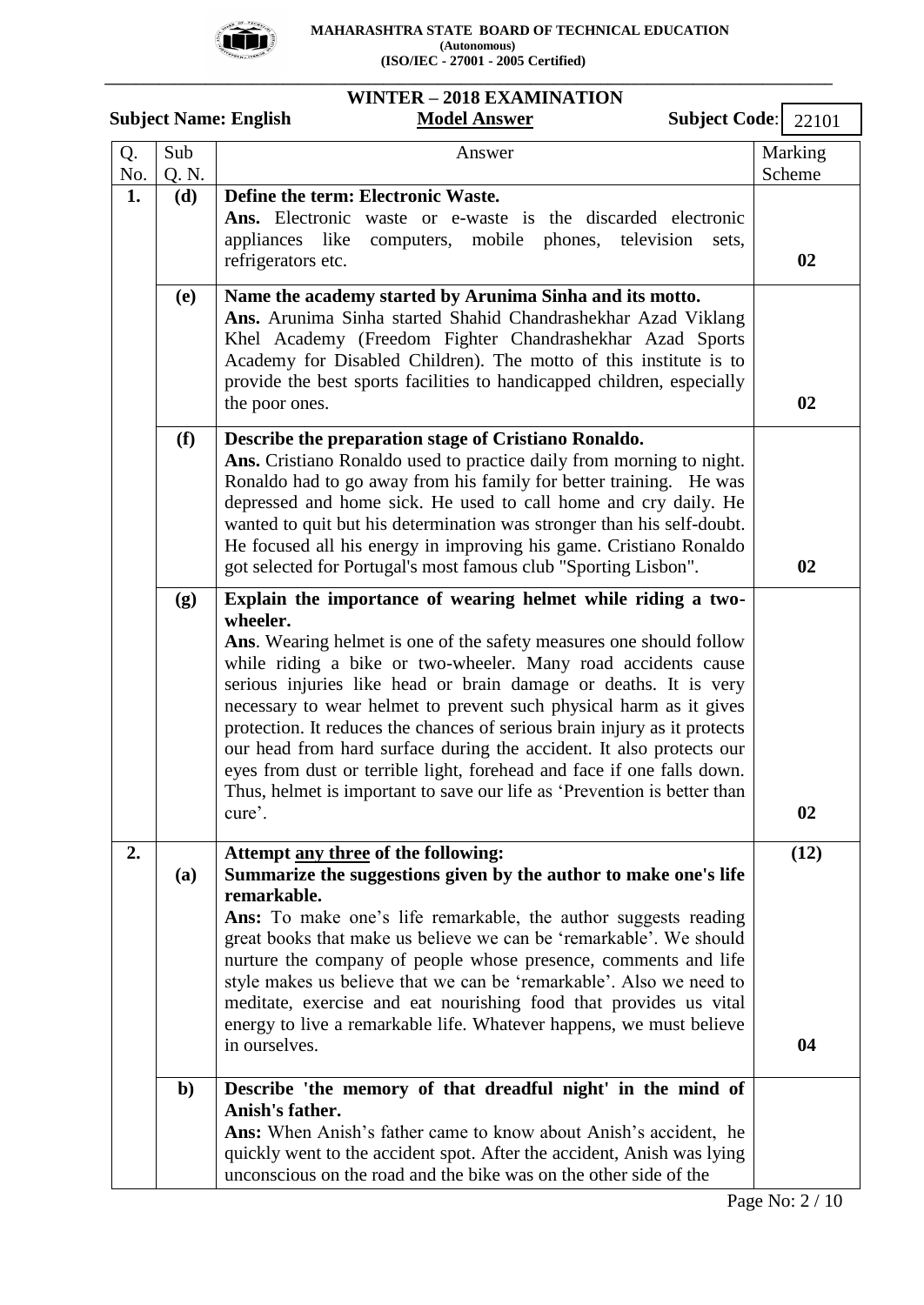

 **MAHARASHTRA STATE BOARD OF TECHNICAL EDUCATION (Autonomous) (ISO/IEC - 27001 - 2005 Certified)**

**\_\_\_\_\_\_\_\_\_\_\_\_\_\_\_\_\_\_\_\_\_\_\_\_\_\_\_\_\_\_\_\_\_\_\_\_\_\_\_\_\_\_\_\_\_\_\_\_\_\_\_\_\_\_\_\_\_\_\_\_\_\_\_\_\_\_\_\_\_\_\_\_\_\_\_\_\_\_\_\_\_\_\_\_\_\_\_\_\_\_\_\_\_\_ WINTER – 2018 EXAMINATION**

Subject Name: English Model Answer Subject Code: 22101

| Q.  | Sub   | Answer                                                                                                                                                                                                                                                                                                                                                                                                                                                                                                                                                                                                                                                                                                                                                                                                                                                                                                                                                                                                                                                                                                                                                                                                                                                                                                                                                                                 | Marking |  |  |
|-----|-------|----------------------------------------------------------------------------------------------------------------------------------------------------------------------------------------------------------------------------------------------------------------------------------------------------------------------------------------------------------------------------------------------------------------------------------------------------------------------------------------------------------------------------------------------------------------------------------------------------------------------------------------------------------------------------------------------------------------------------------------------------------------------------------------------------------------------------------------------------------------------------------------------------------------------------------------------------------------------------------------------------------------------------------------------------------------------------------------------------------------------------------------------------------------------------------------------------------------------------------------------------------------------------------------------------------------------------------------------------------------------------------------|---------|--|--|
| No. | Q. N. |                                                                                                                                                                                                                                                                                                                                                                                                                                                                                                                                                                                                                                                                                                                                                                                                                                                                                                                                                                                                                                                                                                                                                                                                                                                                                                                                                                                        | Scheme  |  |  |
| 2.  |       | road. His father took him to the nearby hospital. There was urgency in<br>the voice of the nurse sent by the doctor to call him. He felt a surge of<br>anxiety as he entered the doctor's cabin. The doctor told his father that<br>Anish's brain had been severely injured and he would collapse in a<br>couple of hours.<br>However, he was not ready to accept that. So he shifted Anish<br>immediately to a leading hospital. The neurosurgeon there, examined<br>him and decided to go for a surgery. Alone he was waiting outside the<br>operation theatre at 2.30 am, weeping continuously. Wild thoughts like<br>"In what state is he going to be after the surgery? Is he going to be alive?<br>Is he going to be normal? Will he ever speak again? Is he going to walk,<br>or will he have to use the wheelchair?" ran in his mind. After the<br>surgery, the doctor told him that in a scale of 1 to 15, where a normal<br>person would be rated 15, Anish could be rated only three. He was then<br>shifted to a special room with 24-hour special nurses to take care of him.<br>Tubes were inserted into his body to aid breathing, feeding and<br>urination. The right side of his skull was cut open and kept in his<br>abdomen for future use. The only movements in his body were that of<br>his head, which moved right and left and his eye balls. He was thinking |         |  |  |
|     |       | why that plight had befallen his son.                                                                                                                                                                                                                                                                                                                                                                                                                                                                                                                                                                                                                                                                                                                                                                                                                                                                                                                                                                                                                                                                                                                                                                                                                                                                                                                                                  |         |  |  |
|     | (c)   | Summarize the contribution of JRD Tata as a philanthropist.<br>Ans: JRD Tata was a philanthropist who wanted India to be a happy<br>country and did all he could to make it so. He was also a man of great<br>sensitivity and was pained by the poverty he saw around him and wanted<br>strongly to alleviate it. He was a patron of the sciences and the arts. As a<br>patron of the arts, JRD was revered by India's artists, sculptors and<br>performing artist. Under JRD's tutelage, the Tatas became the biggest<br>buyers, promoters and supporters of the art world in India. As a<br>philanthropist, JRD Tata built up the tremendously active Tata<br>Charitable Trust and kept it alive. Entrepreneurs like Sir Homi Mody, Sir<br>Ardeshir Dalal, Sir Jehangir Ghandy, Russi Mody, Sumant Moolgaokar<br>and Darbari Seth, etc. were developed under JRD Tata's supportive<br>climate. Scientists of international repute such as Homi Bhabha, leading<br>lawyers such as J. D. Choksi and Nani Palkhivala and economists such<br>as John Matthai, A. D. Shroff, D. R. Pendse and Freddie Mehta could<br>flourish under JRD Tata's guidance.                                                                                                                                                                                                                                 | 04      |  |  |
|     | (d)   | Justify the statement 'He (Gurmeet Singh) is like God'.<br>Ans: Gurmeet Singh is a true Samaritan. Someone among the abandoned<br>patients says, 'He is like God'. This statement proves itself when we<br>learn about Gurmeet Singh's contribution as a philanthropist. Gurmeet<br>Singh, once visited the Government hospital ward with poor lady and her<br>scalded son, he was moved by the scene there. At that moment, he<br>decided to do something for the patients of the ward. He then started<br>providing these abandoned patients with food and medicines. He also                                                                                                                                                                                                                                                                                                                                                                                                                                                                                                                                                                                                                                                                                                                                                                                                        |         |  |  |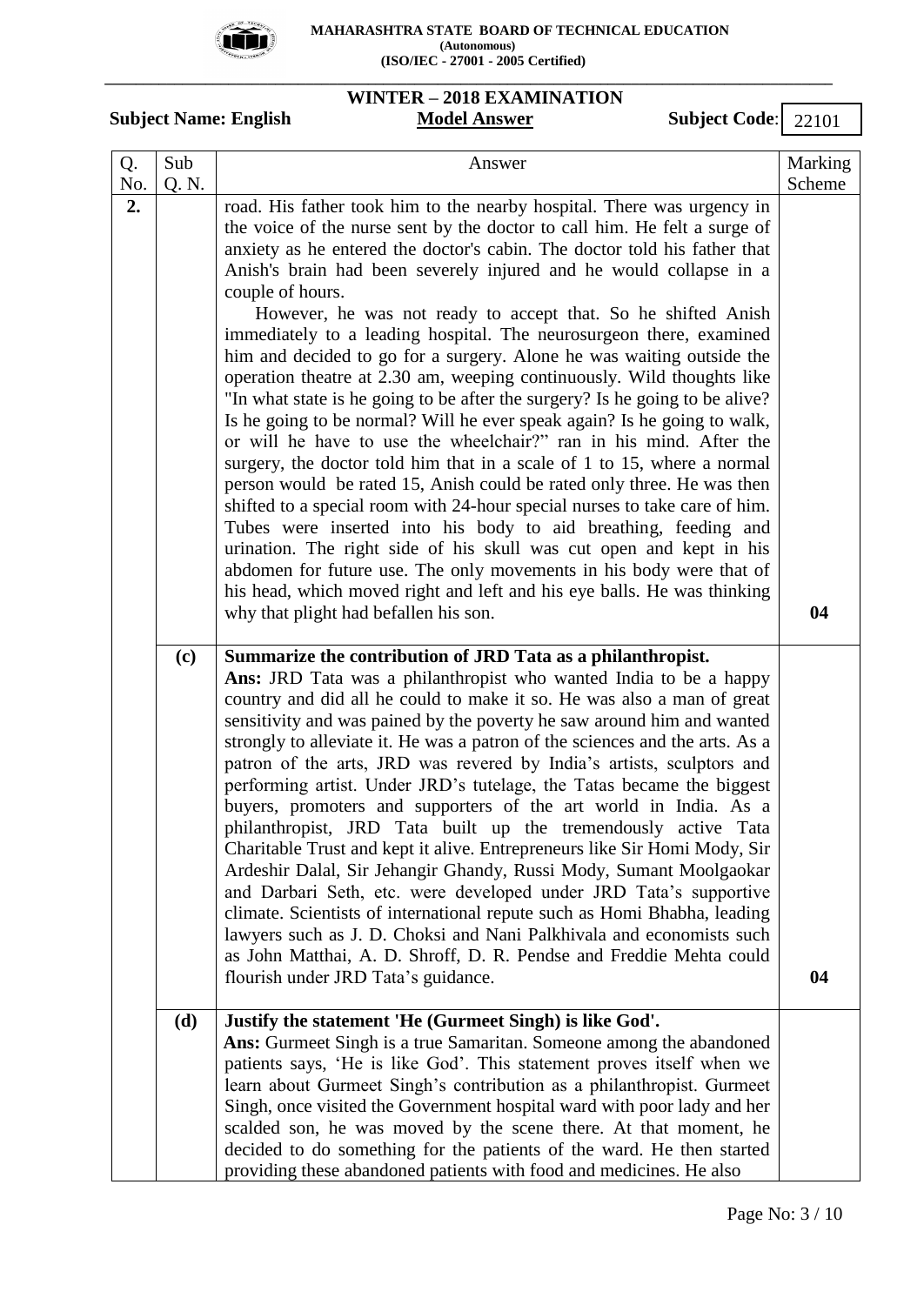

 **MAHARASHTRA STATE BOARD OF TECHNICAL EDUCATION EXAMPLE 1999 (Autonomous) (ISO/IEC - 27001 - 2005 Certified)**

**\_\_\_\_\_\_\_\_\_\_\_\_\_\_\_\_\_\_\_\_\_\_\_\_\_\_\_\_\_\_\_\_\_\_\_\_\_\_\_\_\_\_\_\_\_\_\_\_\_\_\_\_\_\_\_\_\_\_\_\_\_\_\_\_\_\_\_\_\_\_\_\_\_\_\_\_\_\_\_\_\_\_\_\_\_\_\_\_\_\_\_\_\_\_ WINTER – 2018 EXAMINATION**

Subject Name: English Model Answer Subject Code: 22101

| Q.  | Sub   | Answer                                                                                                                                                                                                                                                                                                                                                                                                                                                                                                                                                                                                                                                                                                                                                                                                                                                                                                                                                                                                                                                                                                                                               | Marking    |
|-----|-------|------------------------------------------------------------------------------------------------------------------------------------------------------------------------------------------------------------------------------------------------------------------------------------------------------------------------------------------------------------------------------------------------------------------------------------------------------------------------------------------------------------------------------------------------------------------------------------------------------------------------------------------------------------------------------------------------------------------------------------------------------------------------------------------------------------------------------------------------------------------------------------------------------------------------------------------------------------------------------------------------------------------------------------------------------------------------------------------------------------------------------------------------------|------------|
| No. | Q. N. |                                                                                                                                                                                                                                                                                                                                                                                                                                                                                                                                                                                                                                                                                                                                                                                                                                                                                                                                                                                                                                                                                                                                                      | Scheme     |
| 2.  |       | paid for their expensive tests, scan and even chemotherapy for cancer<br>patients. He and his brothers put away 10 percent of their monthly<br>earnings in donation box only for the abandoned patients. Gurmeet<br>Singh's entry in the ward always brings a smile on the weary faces of the<br>patients. He plays different roles for them. He enquires about their health<br>as if he is their doctor; Being careful for them, he plays the role of the<br>nurse; As he provides them with necessary food and medicines, he is<br>their provider, and most importantly, he plays the role of a kin for them<br>by affectionately taking their care. He is regular in his help and after his<br>work, he leaves his modest apartment everyday for the patients. He had<br>not gone on vacation for 13 years for them.                                                                                                                                                                                                                                                                                                                              | 04         |
|     |       |                                                                                                                                                                                                                                                                                                                                                                                                                                                                                                                                                                                                                                                                                                                                                                                                                                                                                                                                                                                                                                                                                                                                                      |            |
| 3.  | (a)   | Attempt any three of the following:<br>Develop a dialogue between librarian and student about losing the<br>borrowed book. (8-10 dialogues)<br>Ans:<br>Student : Good morning Sir!<br>Librarian : Good morning! How can I help you?<br>: Sir, I have lost a book of the library that was issued to me<br>Student<br>last week.<br>Librarian : (Asks name and checks the issue record). You were issued<br>two books last week. Which book did you lose?<br>: 'Business Communication.'<br>Student<br>Librarian : Oh! This was actually an old copy we had. It is not easily<br>available in the market. You should have been careful about<br>this.<br>: I am extremely sorry for this. Please guide me, what I<br>Student<br>should do now?<br>Librarian : You have to purchase the same book from market and<br>submit it here. In case the book is not available, you have to<br>pay the fine.<br>: Sir, I will try my best to get the copy of the book. What<br>Student<br>would be the deadline to submit the new copy?<br>Librarian : You can submit it till next Friday.<br>Student : All right Sir. Thank you.<br>(Note: Contents may vary.) | (12)<br>04 |
|     | $b$   | Develop a dialogue between two friends regarding importance of<br>reading. (8-10 dialogues)<br>Ans:<br>Sam: Hi Sunil!<br>Sunil: Hello Sam!<br>Sam: What are you reading?<br>Sunil: This is one of the famous historical novel in Marathi.<br>Sam: Is it related to kings, emperors and all?<br>Sunil: Yes it is. We get to know about the history, the kind of life<br>people lived then, the difficulties they faced that time etc.                                                                                                                                                                                                                                                                                                                                                                                                                                                                                                                                                                                                                                                                                                                 |            |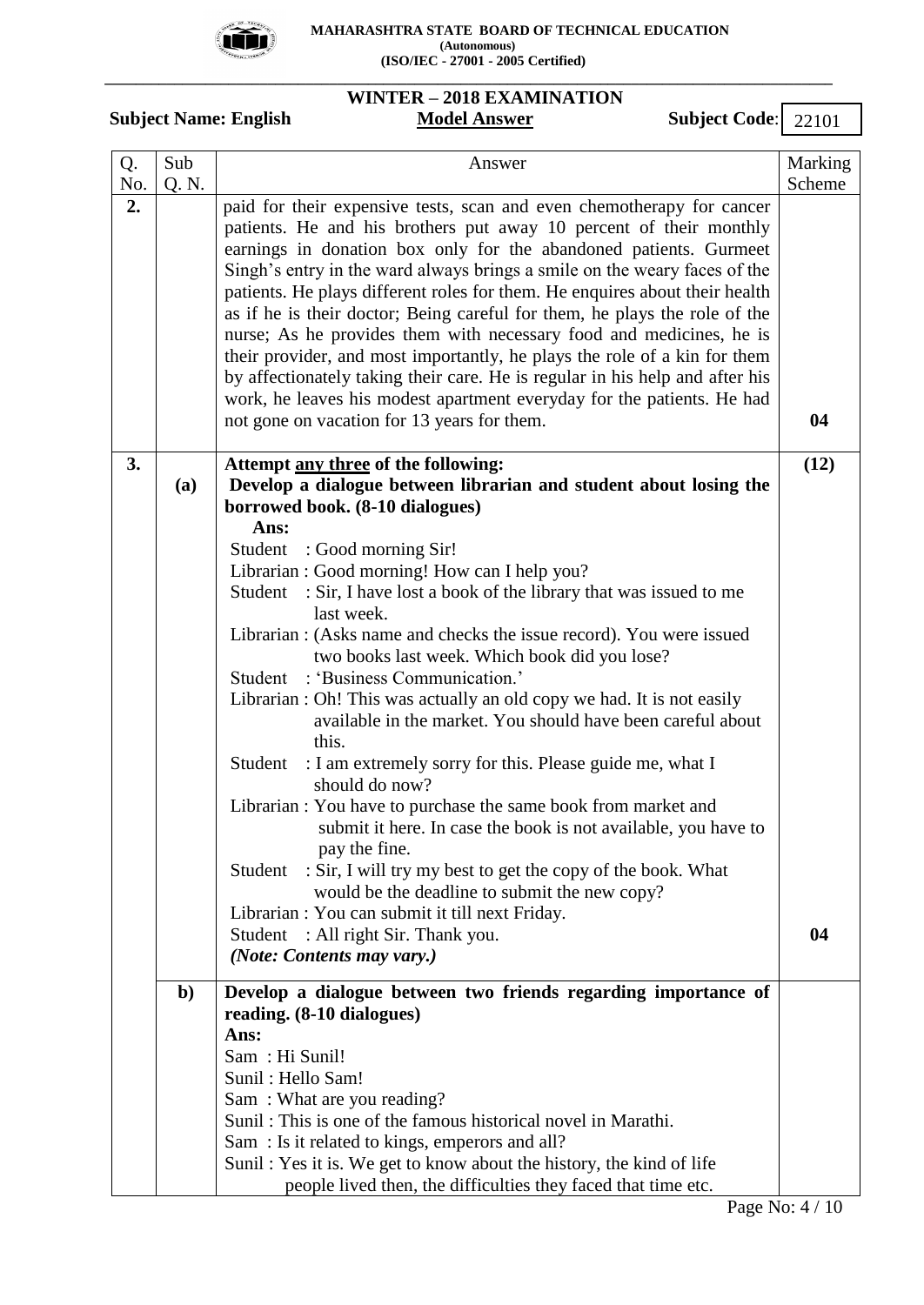

 **MAHARASHTRA STATE BOARD OF TECHNICAL EDUCATION (Autonomous) (ISO/IEC - 27001 - 2005 Certified)**

**\_\_\_\_\_\_\_\_\_\_\_\_\_\_\_\_\_\_\_\_\_\_\_\_\_\_\_\_\_\_\_\_\_\_\_\_\_\_\_\_\_\_\_\_\_\_\_\_\_\_\_\_\_\_\_\_\_\_\_\_\_\_\_\_\_\_\_\_\_\_\_\_\_\_\_\_\_\_\_\_\_\_\_\_\_\_\_\_\_\_\_\_\_\_**

# Subject Name: English Model Answer Subject Code:

# **WINTER – 2018 EXAMINATION**

22101

| Q.  | Sub                                                                                               | Answer                                                                                                                                   | Marking |  |  |
|-----|---------------------------------------------------------------------------------------------------|------------------------------------------------------------------------------------------------------------------------------------------|---------|--|--|
| No. | Q. N.                                                                                             |                                                                                                                                          | Scheme  |  |  |
| 3.  |                                                                                                   | Sam: I would also like to read such books. You know even I am fond of                                                                    |         |  |  |
|     |                                                                                                   | reading.                                                                                                                                 |         |  |  |
|     |                                                                                                   | Sunil: Yes, you can take my copy as I finish reading. Along with fiction,                                                                |         |  |  |
|     |                                                                                                   | reading non-fiction is also beneficial to gain knowledge and<br>information.                                                             |         |  |  |
|     |                                                                                                   | Sam: Yes, you are right. Reading magazines that are published for                                                                        |         |  |  |
|     |                                                                                                   | specific and general purposes helps us a lot in our professional                                                                         |         |  |  |
|     |                                                                                                   | and social life.                                                                                                                         |         |  |  |
|     |                                                                                                   | Sunil: Right! Even reading newspaper daily keeps us updated about<br>what is happening around.                                           |         |  |  |
|     |                                                                                                   | Sam: True! Inspirational and motivational reading also helps us                                                                          |         |  |  |
|     |                                                                                                   | keeping our emotional balance.                                                                                                           |         |  |  |
|     |                                                                                                   | Sunil: Very true! Reading itself is a huge source of acquiring<br>knowledge.                                                             |         |  |  |
|     |                                                                                                   | Sam: Exactly! Reading is important not only for students but for                                                                         |         |  |  |
|     |                                                                                                   | each and every person to understand the life in its true sense.                                                                          |         |  |  |
|     |                                                                                                   | Well, I will take your leave now. Bye!                                                                                                   |         |  |  |
|     |                                                                                                   | Sunil: So keep reading. Bye!                                                                                                             | 04      |  |  |
|     |                                                                                                   | (Note: Contents may vary.)                                                                                                               |         |  |  |
|     | (c)                                                                                               | Write a paragraph on 'A Visit to a Historical Place'. (75 words)                                                                         |         |  |  |
|     | Ans: What a historical visit it was! Last Monday, I visited                                       |                                                                                                                                          |         |  |  |
|     |                                                                                                   | Shaniwarwada which is located at Bajirao Road in Pune. I saw beautiful                                                                   |         |  |  |
|     |                                                                                                   | walls. I was astonished when I saw well designed Delhi Darwaja which                                                                     |         |  |  |
|     |                                                                                                   | is the main gate of Shaniwarwada. I entered Shaniwarwada with the                                                                        |         |  |  |
|     |                                                                                                   | curiosity of what I will get to observe inside. I came to know that                                                                      |         |  |  |
|     |                                                                                                   | Shaniwarwada was originally the seven-storied capital building of<br>the Peshwas of the Maratha Empire. Then I saw beautiful Mahal where |         |  |  |
|     |                                                                                                   | Peshwas used to conduct meetings. I also saw Khidki Darwaja, Mastani                                                                     |         |  |  |
|     |                                                                                                   | Darwaja, Narayan Darwaja and Ganesh Darwaja. Really it was a nice                                                                        |         |  |  |
|     |                                                                                                   | experience.                                                                                                                              | 04      |  |  |
|     |                                                                                                   | (Note: Contents may vary.)                                                                                                               |         |  |  |
|     |                                                                                                   |                                                                                                                                          |         |  |  |
|     | Write a paragraph on 'Technical specifications of a Mobile Phone'.<br>(d)<br>$(75 \text{ words})$ |                                                                                                                                          |         |  |  |
|     |                                                                                                   | Ans: Mobile phone is an electronic device which is used for tele-                                                                        |         |  |  |
|     |                                                                                                   | communication. It is also used for entertainment like listening to songs,                                                                |         |  |  |
|     |                                                                                                   | watching videos, internet and other related activities. A mobile phone is                                                                |         |  |  |
|     |                                                                                                   | made up of different components like CPU, battery, an input mechanism                                                                    |         |  |  |
|     |                                                                                                   | like keypad for feature phones and touch screens for most smartphones,                                                                   |         |  |  |
|     |                                                                                                   | display, speakers, SIM cards and R-UIM cards. A CPU is the processor                                                                     |         |  |  |
|     |                                                                                                   | of phones. A battery provides the power source for the phone functions.                                                                  |         |  |  |
|     |                                                                                                   | An input mechanism, like keypad-for feature phones and touch                                                                             |         |  |  |
|     |                                                                                                   | screens for most smartphones, allows the user to interact with the phone.                                                                |         |  |  |
|     |                                                                                                   | A display shows the user's typing, text messages, contacts, and more.<br>(Note: Contents may vary.)                                      | 04      |  |  |
|     |                                                                                                   |                                                                                                                                          |         |  |  |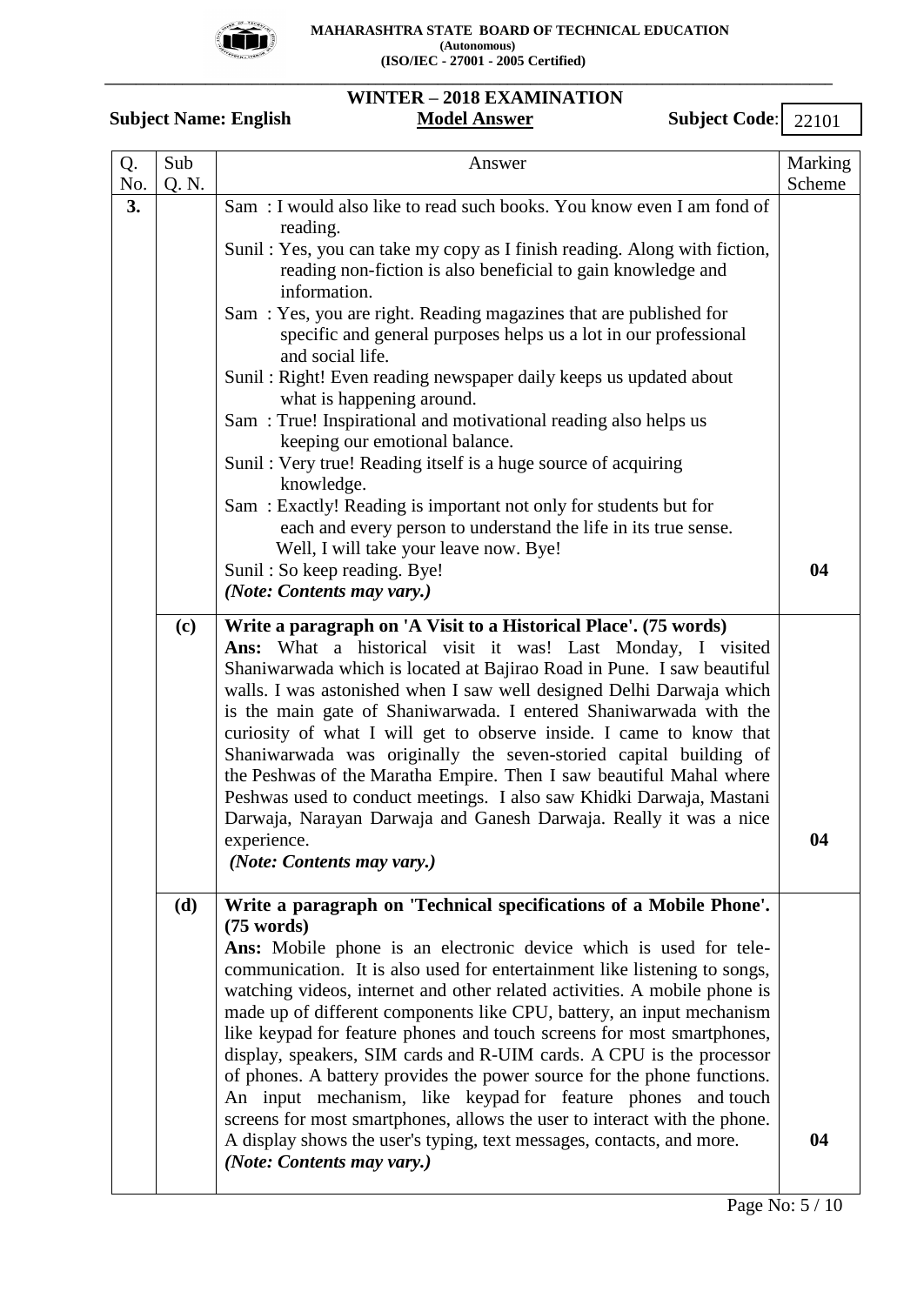

**\_\_\_\_\_\_\_\_\_\_\_\_\_\_\_\_\_\_\_\_\_\_\_\_\_\_\_\_\_\_\_\_\_\_\_\_\_\_\_\_\_\_\_\_\_\_\_\_\_\_\_\_\_\_\_\_\_\_\_\_\_\_\_\_\_\_\_\_\_\_\_\_\_\_\_\_\_\_\_\_\_\_\_\_\_\_\_\_\_\_\_\_\_\_**

# **WINTER – 2018 EXAMINATION**

**Subject Name: English** 

Subject Code:  $\boxed{22101}$ 

| Q.        | Sub                                                                                      | Answer                                                                                                              | Marking<br>Scheme |  |  |  |
|-----------|------------------------------------------------------------------------------------------|---------------------------------------------------------------------------------------------------------------------|-------------------|--|--|--|
| No.<br>4. | Q. N.                                                                                    | Attempt any three of the following:                                                                                 | (12)              |  |  |  |
|           | (a)                                                                                      | Make sentences using the following collocation:                                                                     |                   |  |  |  |
|           | (i)                                                                                      | Pay attention                                                                                                       |                   |  |  |  |
|           | Ans: Most of the electronic companies pay attention to new                               |                                                                                                                     |                   |  |  |  |
|           |                                                                                          | innovations.                                                                                                        | 01                |  |  |  |
|           | (ii)                                                                                     | Come to an end                                                                                                      |                   |  |  |  |
|           |                                                                                          | Ans: The debate came to an end after half an hour.                                                                  | 01                |  |  |  |
|           | (iii)                                                                                    | <b>Make progress</b>                                                                                                |                   |  |  |  |
|           |                                                                                          | Ans: He wants to make progress in his business by hook or by crook.                                                 | 01                |  |  |  |
|           | (iv)                                                                                     | <b>Have sympathy</b>                                                                                                |                   |  |  |  |
|           |                                                                                          | Ans: The rich should have sympathy for the poor.                                                                    | 01                |  |  |  |
|           | (b)<br>Replace the underlined words with correct words and rewrite the                   |                                                                                                                     |                   |  |  |  |
|           | sentences :                                                                              |                                                                                                                     |                   |  |  |  |
|           | (i)                                                                                      | There are various fruits kept in the basket like banana, apple and<br><u>pair</u> .                                 |                   |  |  |  |
|           |                                                                                          | Ans: There are various fruits kept in the basket like banana, apple and                                             |                   |  |  |  |
|           |                                                                                          | pear.                                                                                                               | 01                |  |  |  |
|           |                                                                                          |                                                                                                                     |                   |  |  |  |
|           | (ii)                                                                                     | Have you read the story of the tortoise and the hair?                                                               | 01                |  |  |  |
|           | Ans: Have you read the story of the tortoise and the hare?                               |                                                                                                                     |                   |  |  |  |
|           | (iii)<br>The glass brakes easily.                                                        |                                                                                                                     |                   |  |  |  |
|           | Ans: The glass <b>breaks</b> easily.                                                     |                                                                                                                     |                   |  |  |  |
|           | You are not aloud to play here.<br>(iv)<br>Ans: You are not <b>allowed</b> to play here. |                                                                                                                     |                   |  |  |  |
|           |                                                                                          |                                                                                                                     | 01                |  |  |  |
|           | Write the meanings of following idioms and make sentences of your<br>(c)                 |                                                                                                                     |                   |  |  |  |
|           |                                                                                          | own:                                                                                                                |                   |  |  |  |
|           | (i)                                                                                      | Burn the midnight oil                                                                                               | 01                |  |  |  |
|           |                                                                                          | Ans: Meaning: To work late into the night<br>Sentence: Most of the students <b>burn the midnight oil</b> during the |                   |  |  |  |
|           |                                                                                          | examination period.                                                                                                 | 01                |  |  |  |
|           | (ii)                                                                                     | Castles in the air                                                                                                  |                   |  |  |  |
|           |                                                                                          | <b>Ans: Meaning: Imaginary schemes</b>                                                                              | 01                |  |  |  |
|           |                                                                                          | Sentence: Swara builds castles in the air and actually does                                                         |                   |  |  |  |
|           |                                                                                          | nothing to accomplish it.                                                                                           | 01                |  |  |  |
|           |                                                                                          |                                                                                                                     |                   |  |  |  |
|           |                                                                                          |                                                                                                                     |                   |  |  |  |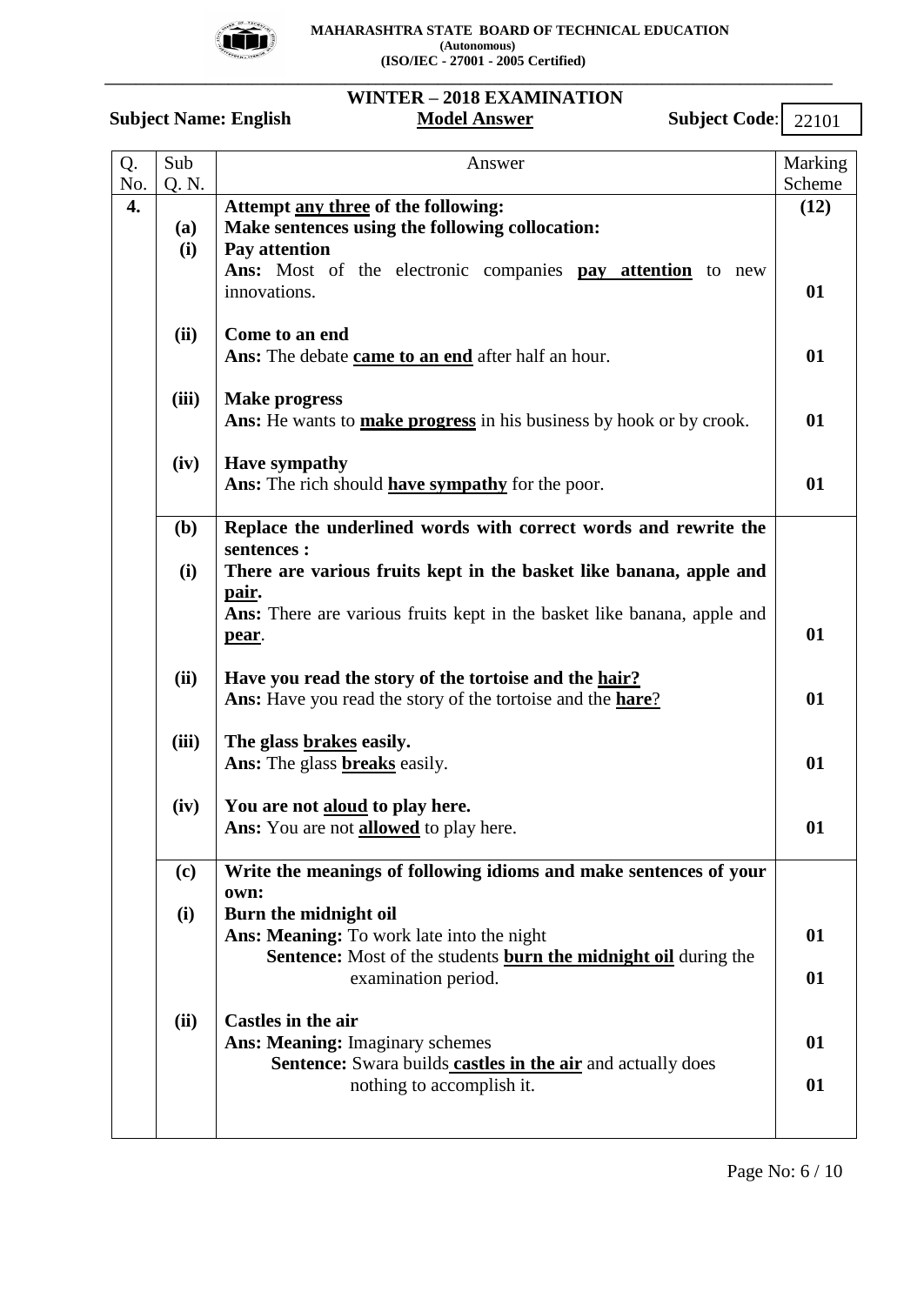

## **\_\_\_\_\_\_\_\_\_\_\_\_\_\_\_\_\_\_\_\_\_\_\_\_\_\_\_\_\_\_\_\_\_\_\_\_\_\_\_\_\_\_\_\_\_\_\_\_\_\_\_\_\_\_\_\_\_\_\_\_\_\_\_\_\_\_\_\_\_\_\_\_\_\_\_\_\_\_\_\_\_\_\_\_\_\_\_\_\_\_\_\_\_\_ WINTER – 2018 EXAMINATION**

# **Subject Name: English Model Answer Subject Code:**

22101

| Q.  | Sub        | Answer                                                                                                                                            | Marking |  |  |  |  |
|-----|------------|---------------------------------------------------------------------------------------------------------------------------------------------------|---------|--|--|--|--|
| No. | Q. N.      |                                                                                                                                                   | Scheme  |  |  |  |  |
| 4.  | (d)        | Choose the correctly spelt word from the following:                                                                                               |         |  |  |  |  |
|     | (i)        | courageus, corageous, courageous                                                                                                                  |         |  |  |  |  |
|     |            | Ans: courageous                                                                                                                                   | 01      |  |  |  |  |
|     |            |                                                                                                                                                   |         |  |  |  |  |
|     | (ii)       | ninth, nineth, nintth                                                                                                                             | 01      |  |  |  |  |
|     |            | Ans: ninth/ nineth                                                                                                                                |         |  |  |  |  |
|     | (iii)      |                                                                                                                                                   |         |  |  |  |  |
|     |            | beautyful, beautiful, beautifull<br><b>Ans: beautiful</b>                                                                                         |         |  |  |  |  |
|     |            |                                                                                                                                                   | 01      |  |  |  |  |
|     | (iv)       | leafs, leaffs, leaves.                                                                                                                            |         |  |  |  |  |
|     |            | <b>Ans: leaves</b>                                                                                                                                | 01      |  |  |  |  |
|     |            |                                                                                                                                                   |         |  |  |  |  |
|     | (e)        | Change the voice:                                                                                                                                 |         |  |  |  |  |
|     | (i)        | Let this post be advertised.                                                                                                                      |         |  |  |  |  |
|     |            | <b>Ans:</b> Advertise this post.                                                                                                                  | 01      |  |  |  |  |
|     | (ii)       | The guard refused the bribe.                                                                                                                      |         |  |  |  |  |
|     |            | <b>Ans:</b> The bribe was refused by the guard.                                                                                                   | 01      |  |  |  |  |
|     |            |                                                                                                                                                   |         |  |  |  |  |
|     | (iii)      | Who ate the last cookie?                                                                                                                          |         |  |  |  |  |
|     |            | Ans: By whom was the last cookie eaten?                                                                                                           | 01      |  |  |  |  |
|     |            |                                                                                                                                                   |         |  |  |  |  |
|     | (iv)       | A road show was being performed by them.                                                                                                          |         |  |  |  |  |
|     |            | <b>Ans:</b> They were performing a road show.                                                                                                     | 01      |  |  |  |  |
| 5.  |            |                                                                                                                                                   |         |  |  |  |  |
|     | (A)<br>(i) | Attempt any two of the following:<br>Prepare a vote of thanks for the Annual Sports Day held in your                                              | (08)    |  |  |  |  |
|     |            | institute.                                                                                                                                        |         |  |  |  |  |
|     |            | <b>Ans:</b> Good afternoon ladies and gentlemen!                                                                                                  |         |  |  |  |  |
|     |            | I am standing before you to propose vote of thanks. At the outset, I                                                                              |         |  |  |  |  |
|     |            | would like to thank our honorable Founder President, for giving us an                                                                             |         |  |  |  |  |
|     |            | opportunity to organize Annual Sports Day. I am also thankful to our                                                                              |         |  |  |  |  |
|     |            | principal who motivated and supported us for the success of this event. I                                                                         |         |  |  |  |  |
|     |            | thank the referees from the bottom of my heart for taking out some time                                                                           |         |  |  |  |  |
|     |            | for us and gracing the event by their presence.                                                                                                   |         |  |  |  |  |
|     |            | I express my heartfelt thanks to all the teachers who inspired us                                                                                 |         |  |  |  |  |
|     |            | during this Annual Sports Day. I thank all the organisers, coordinators,                                                                          |         |  |  |  |  |
|     |            | volunteers and my colleagues; without their support the event would not<br>have been successful. Before I conclude, I extend my thanks to all the |         |  |  |  |  |
|     |            | participants for being a part of this Annual Sports Day.                                                                                          |         |  |  |  |  |
|     |            | Thank you all.                                                                                                                                    | 04      |  |  |  |  |
|     |            | (Note: Contents may vary.)                                                                                                                        |         |  |  |  |  |
|     |            |                                                                                                                                                   |         |  |  |  |  |

Page No: 7 / 10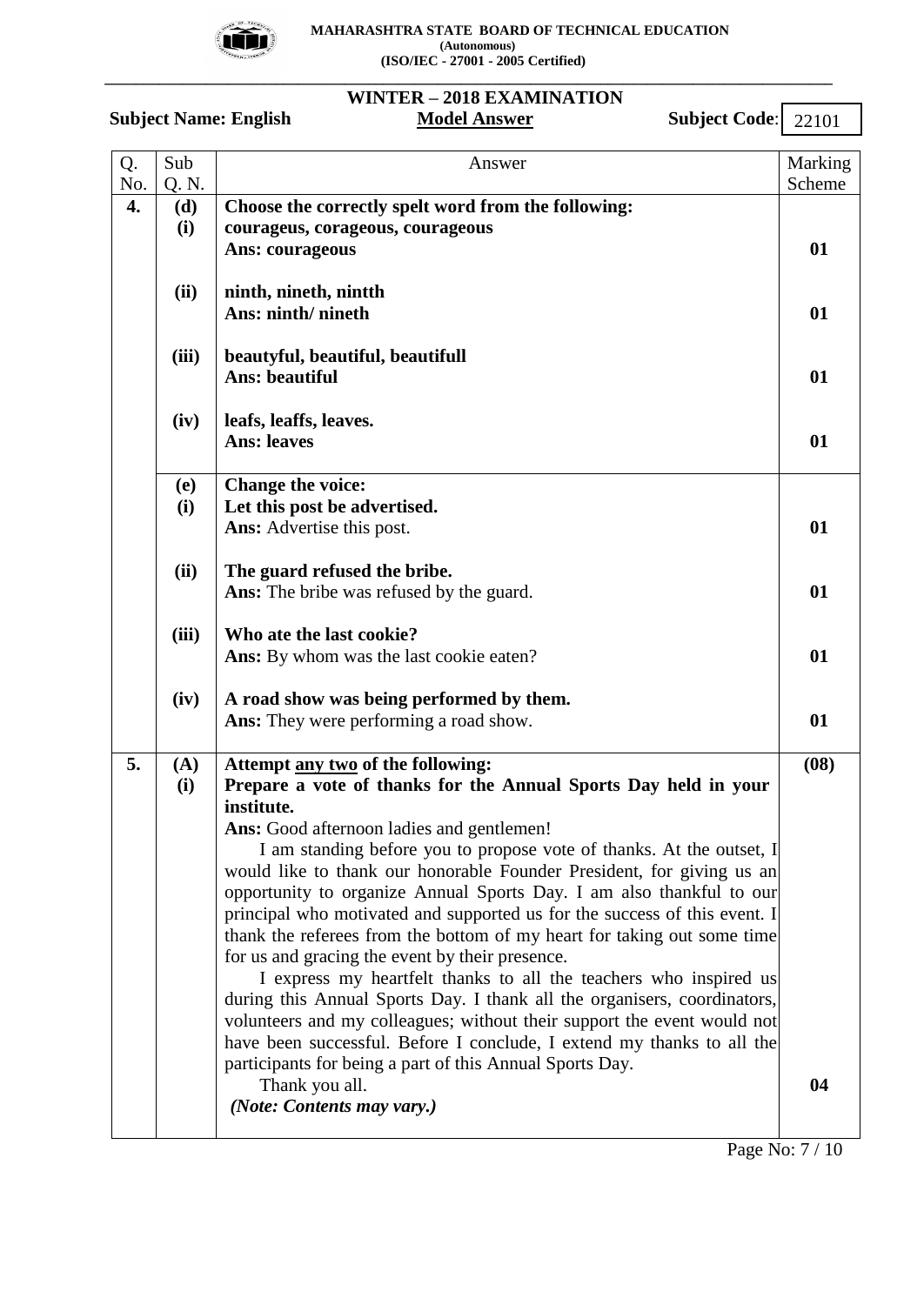

 **MAHARASHTRA STATE BOARD OF TECHNICAL EDUCATION EXAMPLE 1999 (Autonomous) (ISO/IEC - 27001 - 2005 Certified)**

### **WINTER – 2018 EXAMINATION**

**\_\_\_\_\_\_\_\_\_\_\_\_\_\_\_\_\_\_\_\_\_\_\_\_\_\_\_\_\_\_\_\_\_\_\_\_\_\_\_\_\_\_\_\_\_\_\_\_\_\_\_\_\_\_\_\_\_\_\_\_\_\_\_\_\_\_\_\_\_\_\_\_\_\_\_\_\_\_\_\_\_\_\_\_\_\_\_\_\_\_\_\_\_\_**

|           |                   | WHATER – 2010 EXAMINATION<br>Subject Code:<br><b>Subject Name: English</b><br><b>Model Answer</b>                                                                                                                                                                                                                                                                                                                                                                                                                                                                                                                                                                                                                                                                                                                                                                                                                                                                                                                          | 22101             |
|-----------|-------------------|----------------------------------------------------------------------------------------------------------------------------------------------------------------------------------------------------------------------------------------------------------------------------------------------------------------------------------------------------------------------------------------------------------------------------------------------------------------------------------------------------------------------------------------------------------------------------------------------------------------------------------------------------------------------------------------------------------------------------------------------------------------------------------------------------------------------------------------------------------------------------------------------------------------------------------------------------------------------------------------------------------------------------|-------------------|
| Q.<br>No. | Sub<br>Q. N.      | Answer                                                                                                                                                                                                                                                                                                                                                                                                                                                                                                                                                                                                                                                                                                                                                                                                                                                                                                                                                                                                                     | Marking<br>Scheme |
| 5.        | (ii)              | Draft a speech for farewell function of Mr. Pawar, Manager of<br>Production Department of Apex Company, Mumbai, who is retiring<br>this month end.<br>Ans: Good afternoon ladies and gentleman!<br>Today we have gathered here for bidding farewell to Mr. Pawar,<br>Manager of Production Department of our Apex Company, Mumbai. He<br>has put in total 19 years of service as a worker and 05 years as a<br>manager in the Production department of our company. He has worked<br>with enthusiasm and devotion and contributed positively for the<br>development of the Production department and our company as well. He<br>shared a good rapport with workers.<br>He will retire this month end after putting 24 years of dedicated<br>service. I wish him good health, peace of mind and lots of happiness in<br>the years to come.<br>Once again I take this opportunity to wish Mr. Pawar a happy<br>retired life. May god bless you with good health and a long life.<br>Thank you.<br>(Note: Contents may vary.) | 04                |
|           | (iii)             | Draft a speech for introducing the guest speaker, Dr. Sinha, an<br>expert on presentation skills for a seminar organised for the third<br>year students in your institute.<br><b>Ans:</b> Good morning ladies and gentlemen!<br>Welcome to the seminar on 'Presentation Skills'. I take this<br>opportunity to welcome today's Chief Guest Dr. Sinha, an expert in<br>presentation skills for this seminar today. He has completed M. A. in<br>English from Pune University. Later on he pursued his MBA degree<br>from IIM Lukhnow. It is an honour and a privilege for us Sir to have<br>you with us today.<br>I also welcome the dignitaries on and off the dais, teachers and<br>my dear friends. Today we have gathered here for the seminar arranged<br>for the third year students on 'Presentation Skills'. I am sure we will be<br>enriched by the seminar.<br>Once again I welcome all of you for this function.<br>(Note: Contents may vary.)                                                                   | 04                |
| 5         | <b>(B)</b><br>(i) | Change into indirect speech (any two):<br>She said, "How nice of you!"<br>Ans: She exclaimed that I/he/she/we/they was/were very nice.<br><b>OR</b>                                                                                                                                                                                                                                                                                                                                                                                                                                                                                                                                                                                                                                                                                                                                                                                                                                                                        | (04)              |
|           | (ii)              | She exclaimed that it was very nice of me/him/her/us/them.<br>The teacher said to the student, "Have you purchased a                                                                                                                                                                                                                                                                                                                                                                                                                                                                                                                                                                                                                                                                                                                                                                                                                                                                                                       | 02                |
|           |                   | computer?"<br><b>Ans:</b> The teacher asked the student if/whether he/she had purchased a<br>computer.                                                                                                                                                                                                                                                                                                                                                                                                                                                                                                                                                                                                                                                                                                                                                                                                                                                                                                                     | 02                |
|           | (iii)             | Neeta said to me, "The Sun rises in the East."<br>Ans: Neeta told me that the Sun rises in the East.                                                                                                                                                                                                                                                                                                                                                                                                                                                                                                                                                                                                                                                                                                                                                                                                                                                                                                                       | 02                |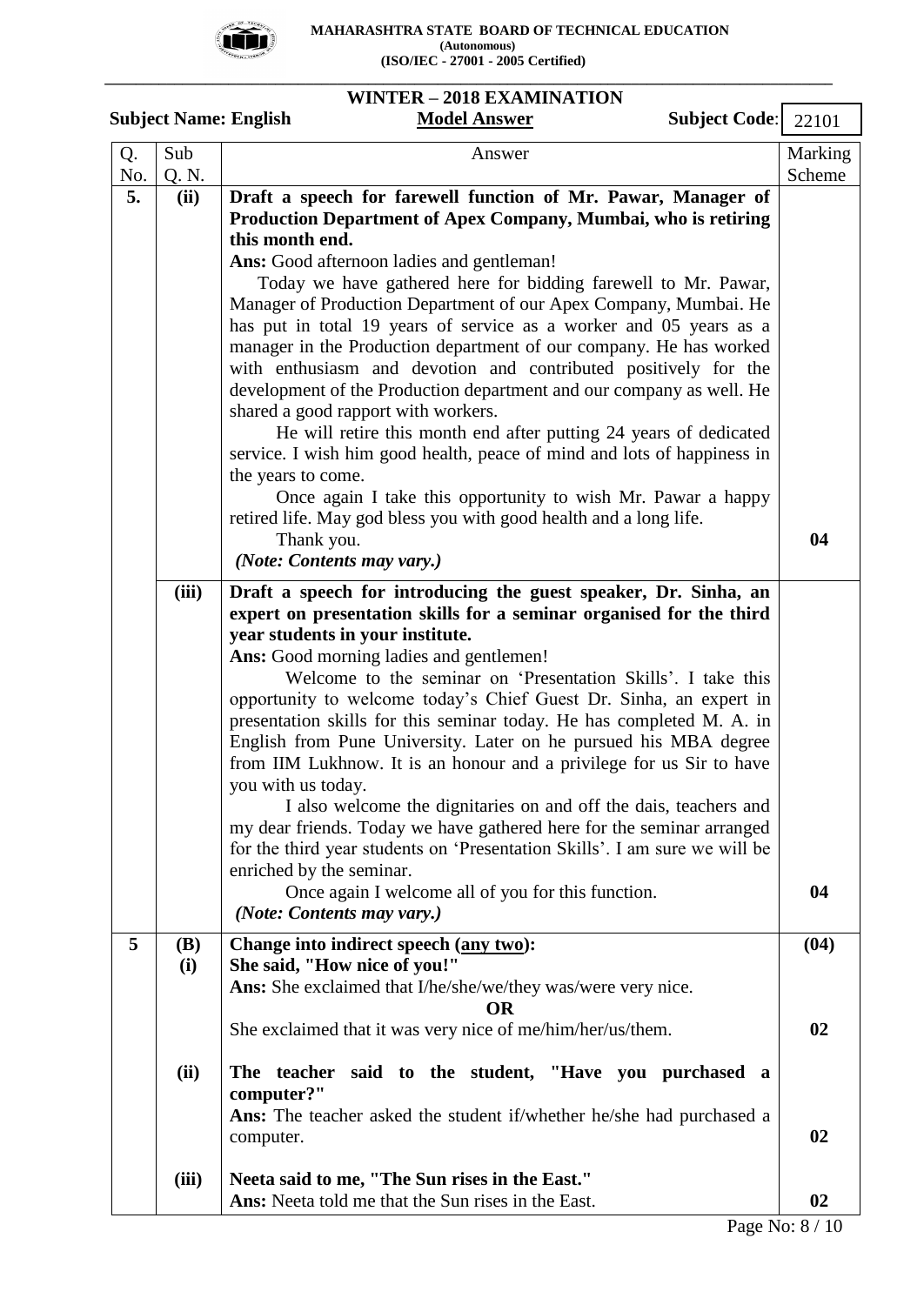

## **\_\_\_\_\_\_\_\_\_\_\_\_\_\_\_\_\_\_\_\_\_\_\_\_\_\_\_\_\_\_\_\_\_\_\_\_\_\_\_\_\_\_\_\_\_\_\_\_\_\_\_\_\_\_\_\_\_\_\_\_\_\_\_\_\_\_\_\_\_\_\_\_\_\_\_\_\_\_\_\_\_\_\_\_\_\_\_\_\_\_\_\_\_\_ WINTER – 2018 EXAMINATION**

# Subject Name: English Model Answer Subject Code:

22101

| Q.  | Sub                                                                    | Answer                                                                                                                                                                                                                                                                                                                                                                                                                                                                                                                                                                                                                                                                                                                                                                                                                                                                                                                                                                                         | Marking |  |  |  |  |
|-----|------------------------------------------------------------------------|------------------------------------------------------------------------------------------------------------------------------------------------------------------------------------------------------------------------------------------------------------------------------------------------------------------------------------------------------------------------------------------------------------------------------------------------------------------------------------------------------------------------------------------------------------------------------------------------------------------------------------------------------------------------------------------------------------------------------------------------------------------------------------------------------------------------------------------------------------------------------------------------------------------------------------------------------------------------------------------------|---------|--|--|--|--|
| No. | Q. N.                                                                  |                                                                                                                                                                                                                                                                                                                                                                                                                                                                                                                                                                                                                                                                                                                                                                                                                                                                                                                                                                                                | Scheme  |  |  |  |  |
| 6.  |                                                                        | Attempt any two of the following:                                                                                                                                                                                                                                                                                                                                                                                                                                                                                                                                                                                                                                                                                                                                                                                                                                                                                                                                                              | (12)    |  |  |  |  |
|     | Do as directed:<br>(a)                                                 |                                                                                                                                                                                                                                                                                                                                                                                                                                                                                                                                                                                                                                                                                                                                                                                                                                                                                                                                                                                                |         |  |  |  |  |
|     | (i)                                                                    | An vice chancellor has agreed to promote hint to the post of an<br>reader. (Rewrite the sentence using the correct articles in place of                                                                                                                                                                                                                                                                                                                                                                                                                                                                                                                                                                                                                                                                                                                                                                                                                                                        |         |  |  |  |  |
|     |                                                                        | the underlined articles.)                                                                                                                                                                                                                                                                                                                                                                                                                                                                                                                                                                                                                                                                                                                                                                                                                                                                                                                                                                      |         |  |  |  |  |
|     | Ans: The vice chancellor has agreed to promote hint to the post of a   |                                                                                                                                                                                                                                                                                                                                                                                                                                                                                                                                                                                                                                                                                                                                                                                                                                                                                                                                                                                                |         |  |  |  |  |
|     |                                                                        | reader.                                                                                                                                                                                                                                                                                                                                                                                                                                                                                                                                                                                                                                                                                                                                                                                                                                                                                                                                                                                        | 02      |  |  |  |  |
|     | (ii)                                                                   | Ashok believes that he will get success when he works hard. He will<br>definitely get the job <i>unless</i> he deserves it. (Rewrite the sentence<br>using the correct conjunctions in place of the underlined<br>conjunctions.)<br>Ans: Ashok believes that he will get success if he works hard. He will<br>definitely get the job <i>if/because</i> he deserves it.                                                                                                                                                                                                                                                                                                                                                                                                                                                                                                                                                                                                                         | 02      |  |  |  |  |
|     |                                                                        |                                                                                                                                                                                                                                                                                                                                                                                                                                                                                                                                                                                                                                                                                                                                                                                                                                                                                                                                                                                                |         |  |  |  |  |
|     | (iii)                                                                  | The new trainees are generally seen practising on the river bank.<br>They are not allowed to go at a certain point. (Rewrite the sentence<br>using the correct prepositions in place of the underlined<br>prepositions.)                                                                                                                                                                                                                                                                                                                                                                                                                                                                                                                                                                                                                                                                                                                                                                       |         |  |  |  |  |
|     |                                                                        | Ans: The new trainees are generally seen practising at the river bank.                                                                                                                                                                                                                                                                                                                                                                                                                                                                                                                                                                                                                                                                                                                                                                                                                                                                                                                         |         |  |  |  |  |
|     |                                                                        | They are not allowed to go <b>beyond</b> a certain point.                                                                                                                                                                                                                                                                                                                                                                                                                                                                                                                                                                                                                                                                                                                                                                                                                                                                                                                                      | 02      |  |  |  |  |
|     |                                                                        |                                                                                                                                                                                                                                                                                                                                                                                                                                                                                                                                                                                                                                                                                                                                                                                                                                                                                                                                                                                                |         |  |  |  |  |
|     | <b>(B)</b>                                                             | Read the following passage and answer the given questions:<br>We left Dehradun early in the learning and stopped by for breakfast at<br>Mussouri. From Mussouri the picturesque road heads north to Yamuna<br>bridge, then to Barkot, where one road branches to Gangotri. The road<br>winds along the Yamuna river through luxurious dense green vegetation<br>to Hanumanchatti, the end of motorable road. The remaining journey has<br>to be undertaken on foot or pony. Yamunotri is only 13 km from<br>Hanumanchatti. But it is better to proceed another 6 km and have the<br>night halt at Janakibaichatti. The journey to Yamunotri is simply<br>breathtaking. High snowcovered peaks all around, glaciers, streams and<br>waterfalls, vibrant green foliage and the pristine air are a sheer delight to<br>tired city lungs. Yamunotri, 3322 metres above sea level, is located on<br>the western bank of the great peak of Banderpunch (monkey's tail) which<br>is 6315 metres high. |         |  |  |  |  |
|     | (i)                                                                    | <b>Questions:</b><br>State the reason of taking halt at Mussouri.<br>Ans: The reason of taking halt at Mussouri was taking breakfast there.                                                                                                                                                                                                                                                                                                                                                                                                                                                                                                                                                                                                                                                                                                                                                                                                                                                    | 01      |  |  |  |  |
|     | (ii)<br>Mention the reason to undertake remaining journey to Yamunotri |                                                                                                                                                                                                                                                                                                                                                                                                                                                                                                                                                                                                                                                                                                                                                                                                                                                                                                                                                                                                |         |  |  |  |  |
|     |                                                                        | on foot or pony.                                                                                                                                                                                                                                                                                                                                                                                                                                                                                                                                                                                                                                                                                                                                                                                                                                                                                                                                                                               |         |  |  |  |  |
|     |                                                                        | Ans: The road that winds along the Yamuna river through dense green<br>vegetation to Hanumanchatti was the end of motorable road. This is the<br>reason for undertaking remaining journey to Yamunotri on foot or pony.                                                                                                                                                                                                                                                                                                                                                                                                                                                                                                                                                                                                                                                                                                                                                                        | 01      |  |  |  |  |